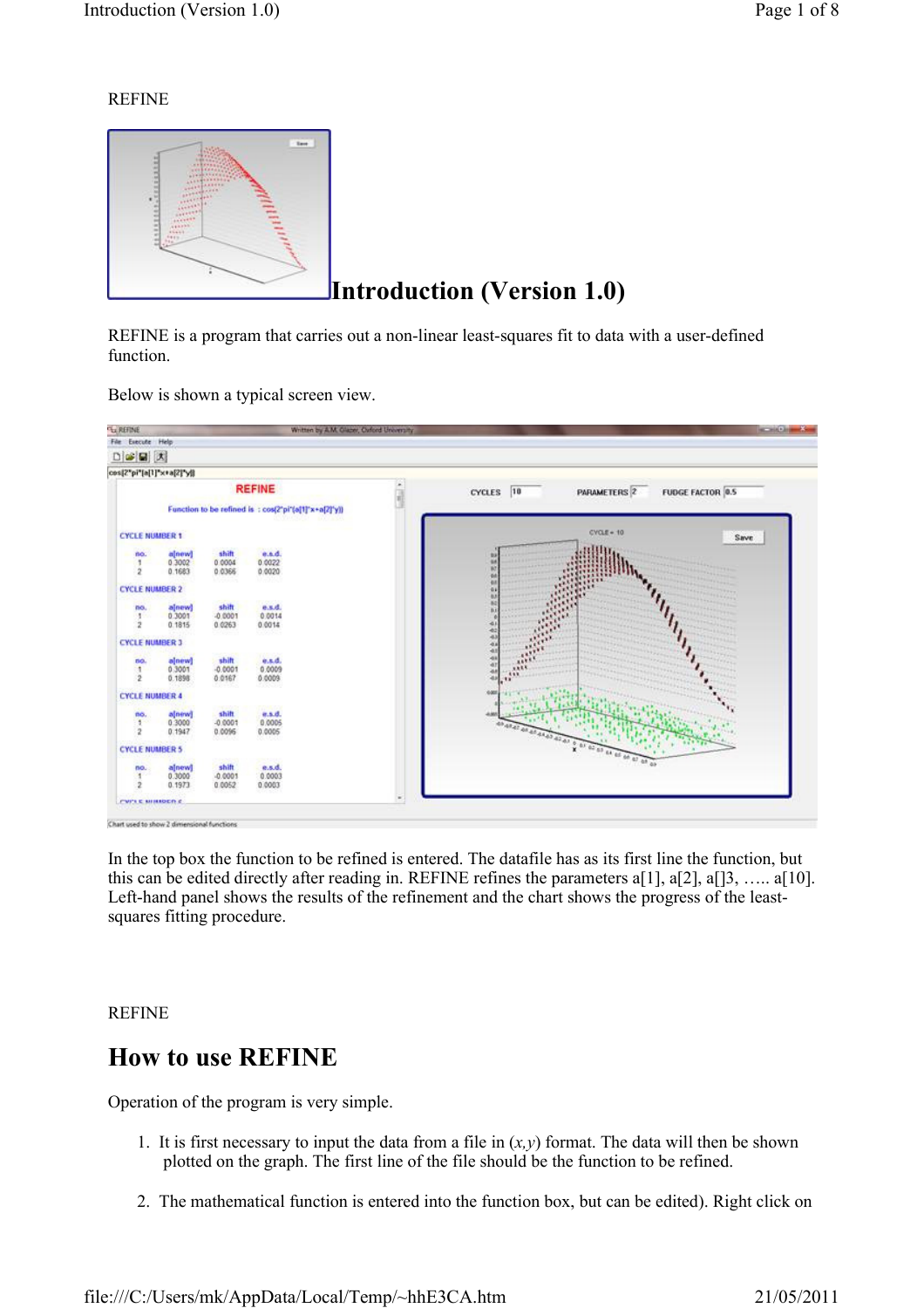- the Function Box will open up a list of selectable function. Left click will then enter the selected function. The unknown parameters are a[1], a[2], a[3] etc, and x, y, z are the variables. As you add more unknown parameters you should see the parameter count increase accordingly in the PARAMETERS box.
- 3. In the CYCLES box enter the number of cycles of refinement required.
- 4. The FUDGE FACTOR determines how big the shifts should be applied on each cycle.
- 5. Either use menu item Execute/Run or click on the Run button to carry out refinement.

More:

File

Execute

× Help

REFINE > How to use REFINE

File

More:





Start a new calculation

Open (Ctrl+O) Open.bmp

To read in the datafile. The datafile should have as its first line the function.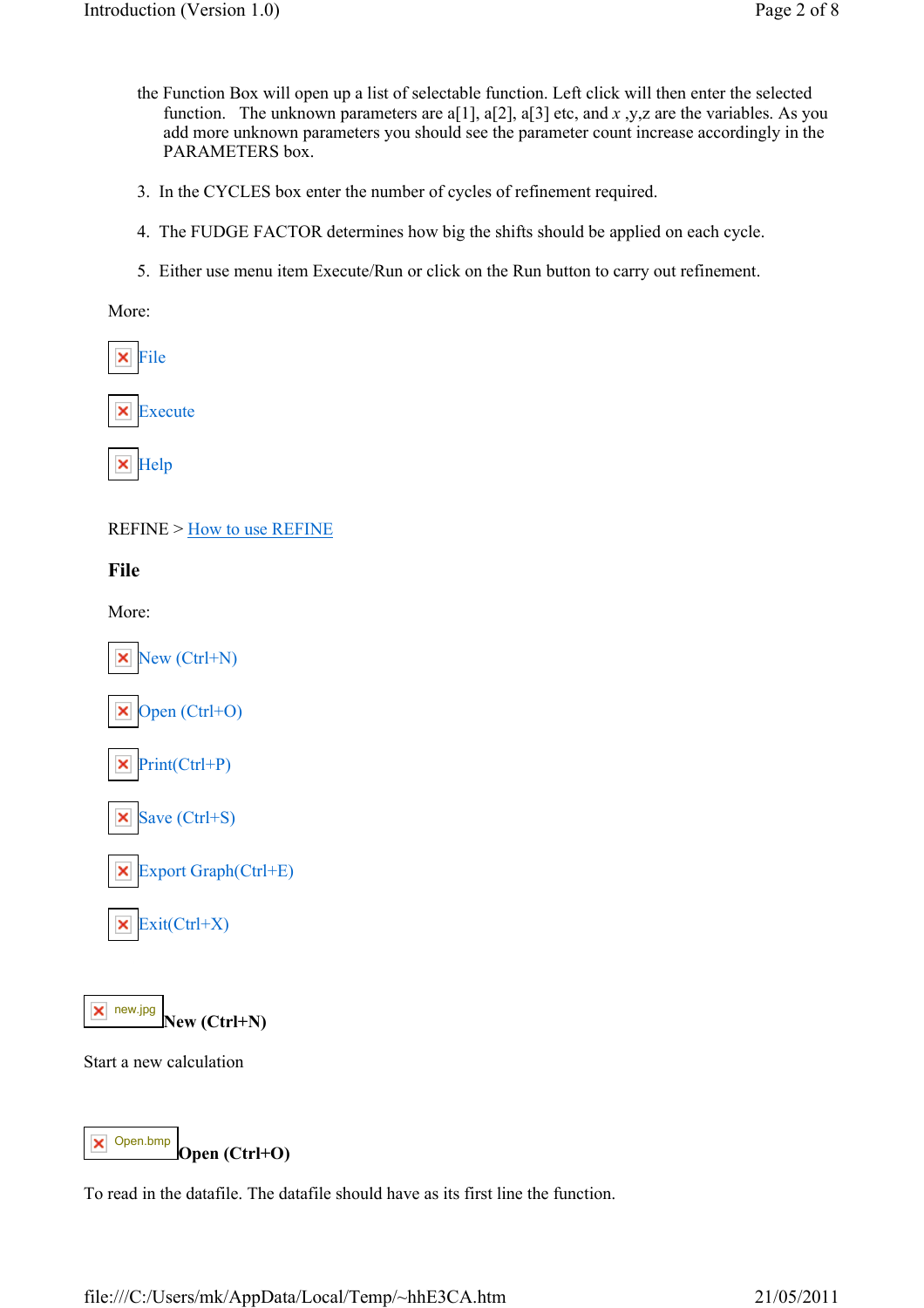If the function is  $(f(x))$  i.e. 1-dimensional then the datafile has two columns of data, the first column being the observed values, the second column being x.

If the function is  $(f(x,y)$  i.e. 2-dimensional then the datafile has three columns of data, the first column being the observed values, the second and third columns being x and y.

If the function is  $(f(x,y,z))$  i.e. 3-dimensional then the datafile has four columns of data, the first column being the observed values, the second, third and fourth columns being x , y and z.

Check that the function specified in the datafile (and in the function box at the top) is of the correct form.

For 1-dimensional case it is  $f(a[1], a[2], \ldots, x)$ 

For 2-dimensional case it is  $f(a[1], a[2], \ldots, x, y)$ 

For 3-dimensional case it is  $f(a[1], a[2], \ldots, x, y, z)$ 

## $\bigcirc$ Print(Ctrl+P)

To output the results to a printer.

## Save (Ctrl+S)

To save the output in html format.

## Export Graph(Ctrl+E)

Creates a JPEG of the graph.

### Exit(Ctrl+X)

Closes the program.

REFINE > How to use REFINE

### Execute

More:

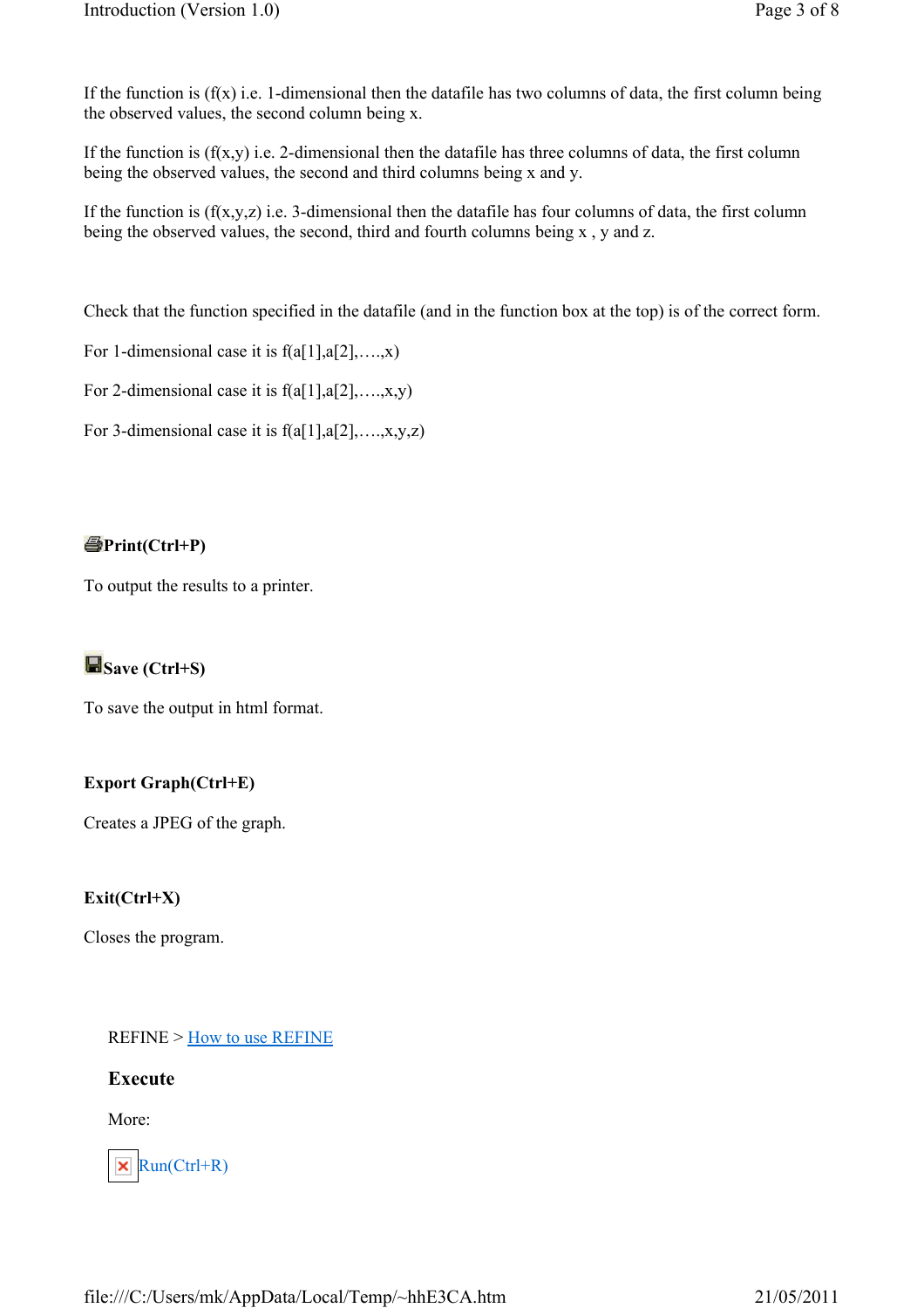#### Run(Ctrl+R) man.bmp

Carries out the refinement process. The program automatically knows if the function to be refined is  $f(x)$ , f  $(x,y)$  or  $f(x,y,z)$ . The following dialog box is opened:

**x** trial.jpg

This is a pull-down box that enables you to change the trial starting parameters a[1], a[2],...

REFINE > How to use REFINE

Help

More:

 $\blacktriangleright$  Help Refine (Ctri+H)

Examples



### Help Refine (Ctri+H)

This help file

#### Examples

Some example data files to try.

#### About

Help file explaining use of space group routine.

#### REFINE

## Charts

More:



1 and 3 dimensional case

 $\times$  2 dimensional case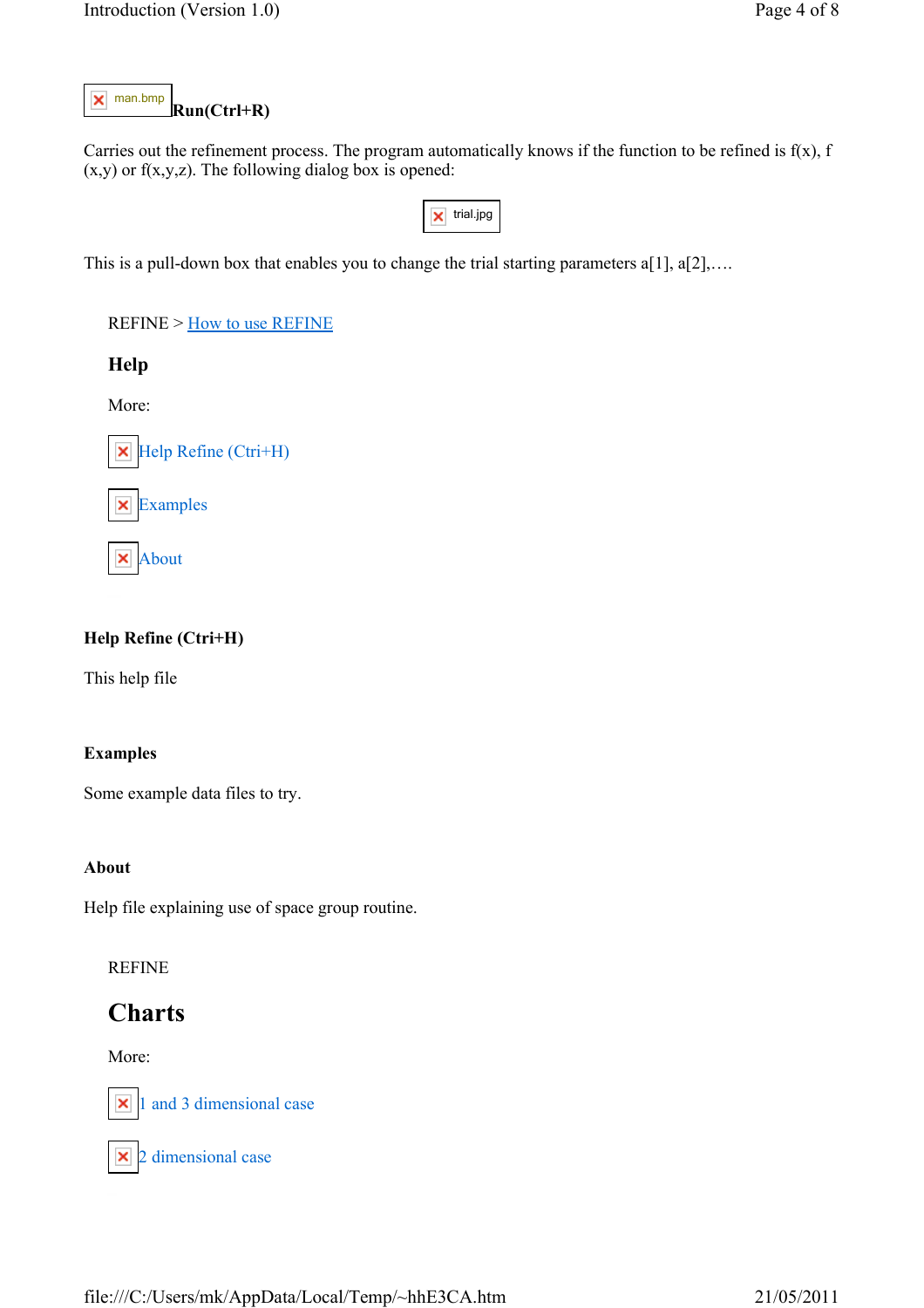#### REFINE > Charts

### 1 and 3 dimensional case

The chart can be zoomed using the left mouse button. To return to unzoomed view rapidly move left mouse button up towards the left. Right mouse button allows plot to be translated across the screen. The Save button sends the chart to the Report.

#### REFINE > Charts

#### 2 dimensional case

The chart can be zoomed using the left mouse button. To return to unzoomed view rapidly move left mouse button up towards the left. Right mouse button rotates the plot. The Save button sends the chart to the Report.

REFINE

## Function List

Clicking with the right mouse button on the Function Box brings up a list of functions. Click with left mouse button to select. The following are the functions available.

| Adding:                         | $x + y$                 | adds x and y                 |
|---------------------------------|-------------------------|------------------------------|
| Subtracting:                    | $x - y$                 | subtracts y from x           |
| Multiplying:                    | $x * y$                 | multiplies x and y           |
|                                 | fac(n)                  | factorial of n, n!           |
| Dividing:                       | x/y                     | divides x through y          |
|                                 | n div m<br>$n \wedge m$ | integer division             |
|                                 | rez(x)                  | reciprocal value of x        |
|                                 | n mod m<br>n % m        | integer modulo               |
|                                 | modulo(x; y)            | rest of division x/y         |
| Powers:                         | x ^ y                   | x to the power of y          |
|                                 | sqrt(x)                 | square of x                  |
|                                 | exp(x)                  | exponential of x             |
| Roots:                          | sqrt(x)                 | Square root of x             |
|                                 | cbrt(x)                 | cubic root of x              |
|                                 | root(n;x)               | n-th root of x               |
| Logarithms:                     | ln(x)                   | log. with base e of x        |
|                                 | lg(x)                   | log. with base 10 of x       |
|                                 | lb(x)                   | log. with base 2 of x        |
|                                 | log(b; x)               | common log. with base b of x |
| <b>Trigonometric Functions:</b> | sin(x)                  | sine of x                    |
|                                 | cos(x)                  | cosine of x                  |
|                                 | tan(x)                  | tangent of x                 |
|                                 | cot(x)                  | cotangent of x               |
|                                 | sec(x)                  | secant of x                  |
|                                 | cosec(x)                | cosecant of x                |
| <b>Arc Functions:</b>           | arcsin(x)               | arc sine of x                |
|                                 |                         |                              |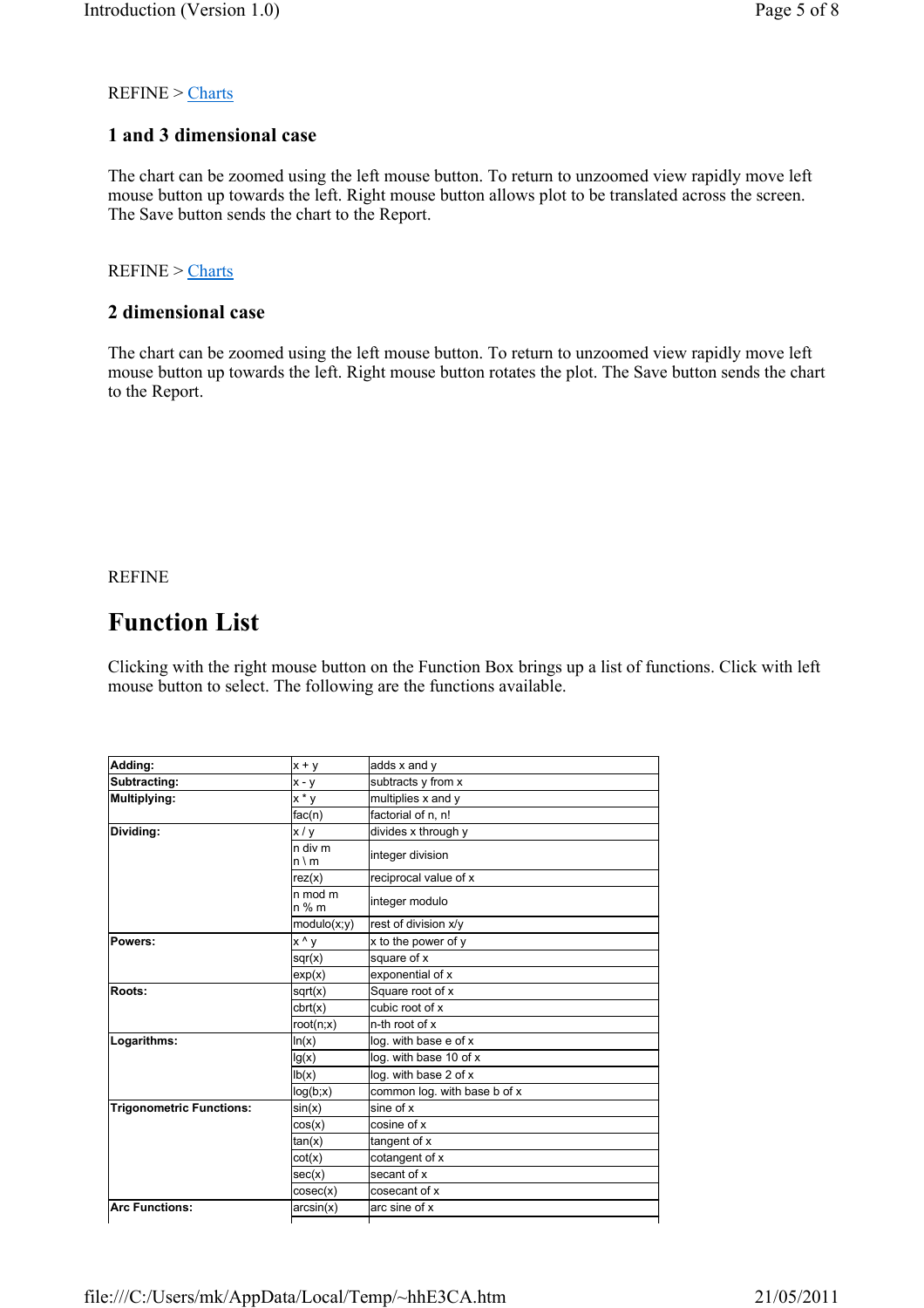|                                       | arccos(x)                | arc cosine of x                                                                          |
|---------------------------------------|--------------------------|------------------------------------------------------------------------------------------|
|                                       | arctan(x)                | arc tangent of x                                                                         |
|                                       | atan2(y; x)              | arc tangent of y/x                                                                       |
|                                       | arccot(x)                | arc cotangent of x                                                                       |
| <b>Hyperbolic Functions:</b>          | sinh(x)                  | hyperbolic sine of x                                                                     |
|                                       | cosh(x)                  | hyperbolic cosine of x                                                                   |
|                                       | tanh(x)                  | hyperbolic tangent of x                                                                  |
|                                       | coth(x)                  | hyperbolic cotangent of x                                                                |
| <b>Area Functions:</b>                | arsinh(x)                | inverse hyperbolic sine of x                                                             |
|                                       | arcosh(x)                | inverse hyperbolic cosine of x                                                           |
|                                       | artanh(x)                | inverse hyperbolic tangent of x                                                          |
|                                       | arcoth(x)                | inverse hyperbolic cotangent of x                                                        |
| <b>Statistical Function:</b>          | gauss(x)                 | normal distribution of x                                                                 |
|                                       | erf(x)                   | error function of x                                                                      |
|                                       | inverf(x)                | inverse of error function of x                                                           |
|                                       | n over k<br>bino(n;k)    | binomial coefficient n over k                                                            |
|                                       |                          | poisson(mu;n) Poisson distribution of n with average mu                                  |
|                                       | poicum(mu;n)             | cumulated Poisson distribution up to n with average mu                                   |
| <b>Random Numbers:</b>                | rnd(x)                   | random number in [0,x[                                                                   |
|                                       | rand(a;b)                | random number in [a,b]                                                                   |
|                                       | poirand(mu)              | Poisson distributed random numbers with average mu                                       |
| <b>Bessel Functions:</b>              | J0(x)                    | 0th order of x                                                                           |
|                                       | J1(x)                    | 1st order of x                                                                           |
|                                       | J2(x)                    | 2nd order of x                                                                           |
|                                       | J3(x)                    | 3rd order of x                                                                           |
|                                       | J4(x)                    | 4th order of x                                                                           |
|                                       | J5(x)                    | 5th order of x                                                                           |
|                                       | J(n; x)                  | n-th order of x                                                                          |
| <b>Integral Functions:</b>            | Si(x)                    | sine integral of x                                                                       |
|                                       | Ci(x)                    | cosine integral of x                                                                     |
|                                       | Ei(x)                    | exponential integral of x                                                                |
|                                       | li(x)                    | logarithm integral of x                                                                  |
| Gammafunction:                        | gamma(x)                 | gamma function of x                                                                      |
| Stepfunctions:                        | theta $(x)$              | $= 1$ if x > 0, else = 0                                                                 |
|                                       | sgn(x)                   | Sign function of x                                                                       |
|                                       | int(x)                   | integer part of x                                                                        |
|                                       | round(x)                 | x rounded to next integer value                                                          |
|                                       | ceil(x)                  | x rounded to higher integer value                                                        |
|                                       | floor(x)                 | x rounded to lower integer value                                                         |
| <b>Periodical Functions:</b>          | triangle(x)              | triangle waveform (period $2\pi$ )                                                       |
|                                       | sawtooth(x)              | sawtooth waveform (period 2π)                                                            |
|                                       | square(x)                | square waveform (period 2π)                                                              |
| <b>Absolute Values:</b>               | abs(x)                   | absolute  x                                                                              |
|                                       | cabs(x; y)               | absolute  x+iy                                                                           |
| Miscellaneous:                        | frac(x)                  | non-integer part of x                                                                    |
|                                       | max(x;y)                 | maximum value of x and y                                                                 |
|                                       | min(x; y)                | minimum value of x and y                                                                 |
|                                       | odd(n)                   | =1 if n is odd, =0 if n is even                                                          |
|                                       | gcd(n;m)                 | greatest common divisor of n and m                                                       |
|                                       | lcm(n;m)                 | least common multiple of n and m                                                         |
|                                       | ramp(x;a;b)              | =0 if x <a, =1="" if="" x="">b, else continuation between a and b</a,>                   |
| <b>Bitwise and Logical Functions:</b> | a and b                  |                                                                                          |
|                                       | a & b                    | bitwise logic AND                                                                        |
|                                       | a or b<br>a∣b            | bitwise logic OR                                                                         |
|                                       | (a) xor (b)              | bitwise logic XOR                                                                        |
|                                       | bnot(a)                  | bitwise NOT                                                                              |
|                                       | not(a)                   |                                                                                          |
|                                       |                          | logical NOT                                                                              |
|                                       | !a                       |                                                                                          |
|                                       | a shl b<br>a >> b        | shifts a b bit positions to the left                                                     |
|                                       | a shr b<br>a >> b        | shifts a b bit positions to the right                                                    |
| <b>Relational Operators:</b>          | $x = y$                  | $=1$ if x is equal to y, else $=0$                                                       |
|                                       | x < y<br>x != y<br>x < y | $=$ 1 if x is not equal to y, else $=$ 0<br>$=$ 1 if x is less or equal to y, else $=$ 0 |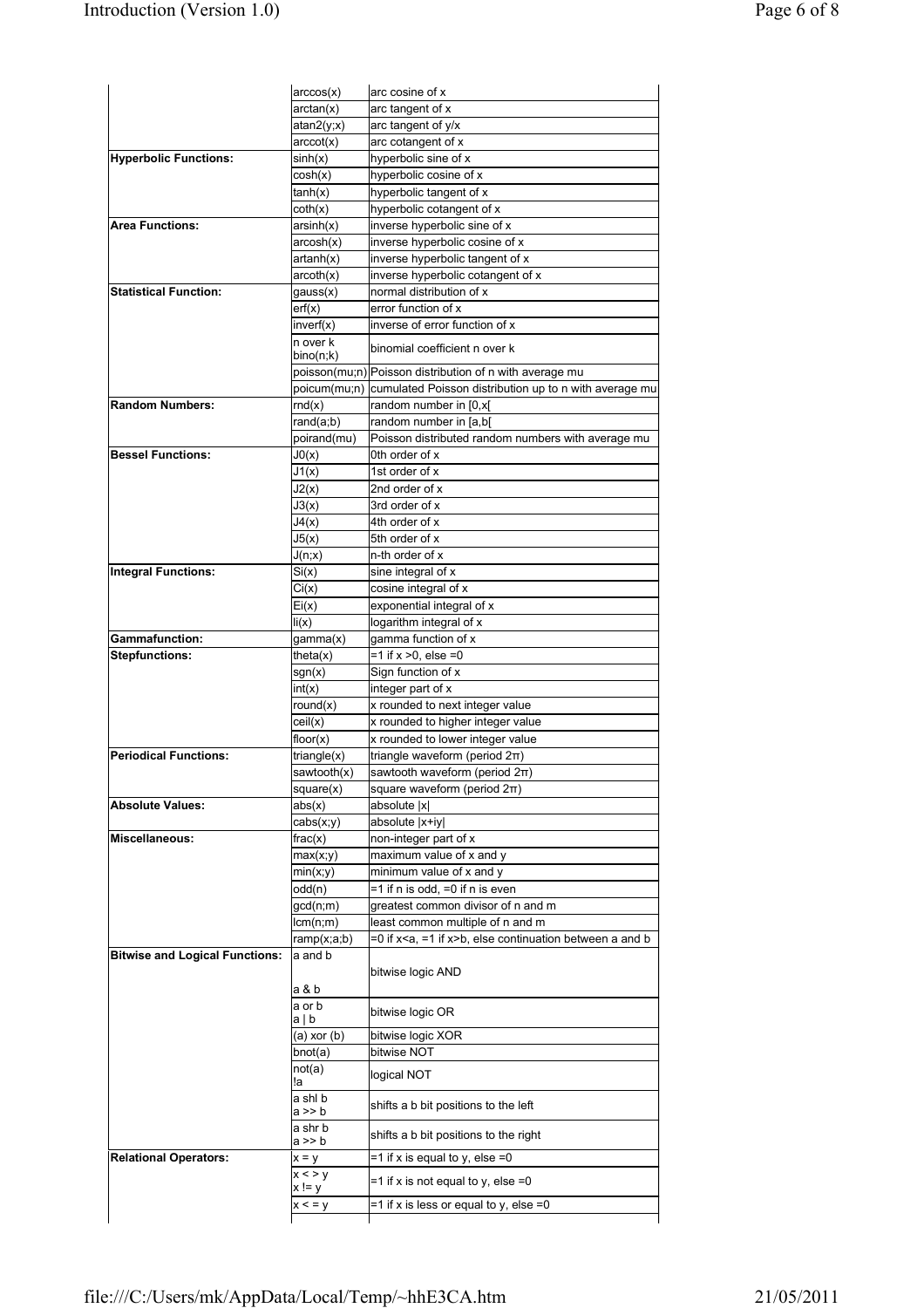|                                       | x < y              | $=$ 1 if x is less than y, else $=$ 0           |
|---------------------------------------|--------------------|-------------------------------------------------|
|                                       | x > v              | $=$ 1 if x is greater or equal to y, else $=$ 0 |
|                                       | x > y              | $=$ 1 if x is greater than y, else $=$ 0        |
| <b>IF-Function:</b>                   | if(c; x; y)        | if condition $c=1$ then x, else if $c=0$ then y |
| Properties of complex numbers: abs(z) |                    | absolute  z                                     |
|                                       | arg(z)             | argument (phase) of z                           |
|                                       | re(z)              | real part of z                                  |
|                                       | im(z)              | imaginary part of z                             |
|                                       | CC(z)<br>~z        | complex conjugate of z                          |
| Mathematical Constants:               | рi                 | circumference/diameter of circle                |
|                                       | е                  | base of natural logarithms                      |
|                                       | Ċ                  | Euler's constant                                |
|                                       |                    | imaginary unit, sqrt(-1)                        |
|                                       | <b>TRUE</b>        | logical value 1.0                               |
|                                       | <b>FALSE</b>       | logical value 0.0                               |
|                                       | <b>INFINITY</b>    | symbolical value for ∞                          |
|                                       | <b>NEGINFINITY</b> | 'symbolical value for -∞                        |
|                                       | <b>NaN</b>         | Not a Number (aborts evaluation)                |
| <b>INumber Formats:</b>               | Ν                  | integer numbers                                 |
|                                       | Χ                  | floating point numbers                          |
|                                       | Z                  | complex numbers                                 |
|                                       | \$n                | hexadecimal numbers                             |

## REFINE

# **Constants**

| Vacuum speed of light [m/s]                                      | $CO = 2.99792458e8$         |
|------------------------------------------------------------------|-----------------------------|
| Planck's constant [J s]                                          | $H = 6.626176e-34$          |
| Electrical charge of electron [C]                                | $EE = 1.6021892e-19$        |
| Boltzmann's constant [J/K]                                       | $K = 1.380662e-23$          |
| Gravitational constant $[m^3 / kg / s^2]$                        | $GAMMA = 6.672e-11$         |
| Earth acceleration due to gravity $[m/s^2]$                      | $G = 9.80665e0$             |
| General gas constant [J / mol / K]                               | $R = 8.31441e0$             |
| Molar norm volume of an ideal gas $[m^3/m_0]$                    | $VM = 22.41383e-3$          |
| Avogadro's constant $\lceil \text{mol}\rangle$ <sup>(-1)</sup> ] | $NA = 6.022045e23$          |
| Loschmidt's constant $[m^{\wedge}(-3)]$                          | $NL = 2.686754e25$          |
| Stefan-Boltzmann's constant [W / m^2 / K^4]                      | $SIGMA = 5.67032e-8$        |
| Vacuum permittivity $[F / m]$                                    | $EPSILON0 = 8.85418782e-12$ |
| Magnetic permeability of vacuum [H / m]                          | $MY0 = pi*4e-7$             |
| Faraday's constant [C / mol]                                     | $F = 9.648456e4$            |
| Quantum of angular momentum [J s]                                | $HQUER = 1.0545887e-34$     |
| Atomic mass unit [kg]                                            | $U = 1.6605655e-37$         |
| Rydberg's constant for hydrogen $[m^{\wedge}(-1)]$               | $RH = 1.096776e7$           |
| Rydberg's constant for large nuclei $[m^{\wedge}(-1)]$           | $RINF = 1.0973731e7$        |
| Ionisation energy of hydrogen [eV]                               | $EH = 1.36058e1$            |
| Absolute zero [°C]                                               | $T0 = -273.15e0$            |
| Square of sine of Weinberg's angle                               | $SIN2THETAW = 0.2259e0$     |
| Sommerfeld's fine structure constant                             | $ALPHA = 7.29735e-3$        |
| Mass of electron [MeV]                                           | $ME = 0.511004e0$           |
| Classical radius of electron [m]                                 | $RE = 2.81794e-15$          |
| Compton wavelength for electrons [m]                             | $LAMBDACE = 2.42611e-12$    |
| Mass of neutron [MeV]                                            | $MN = 9.39553e2$            |
|                                                                  |                             |